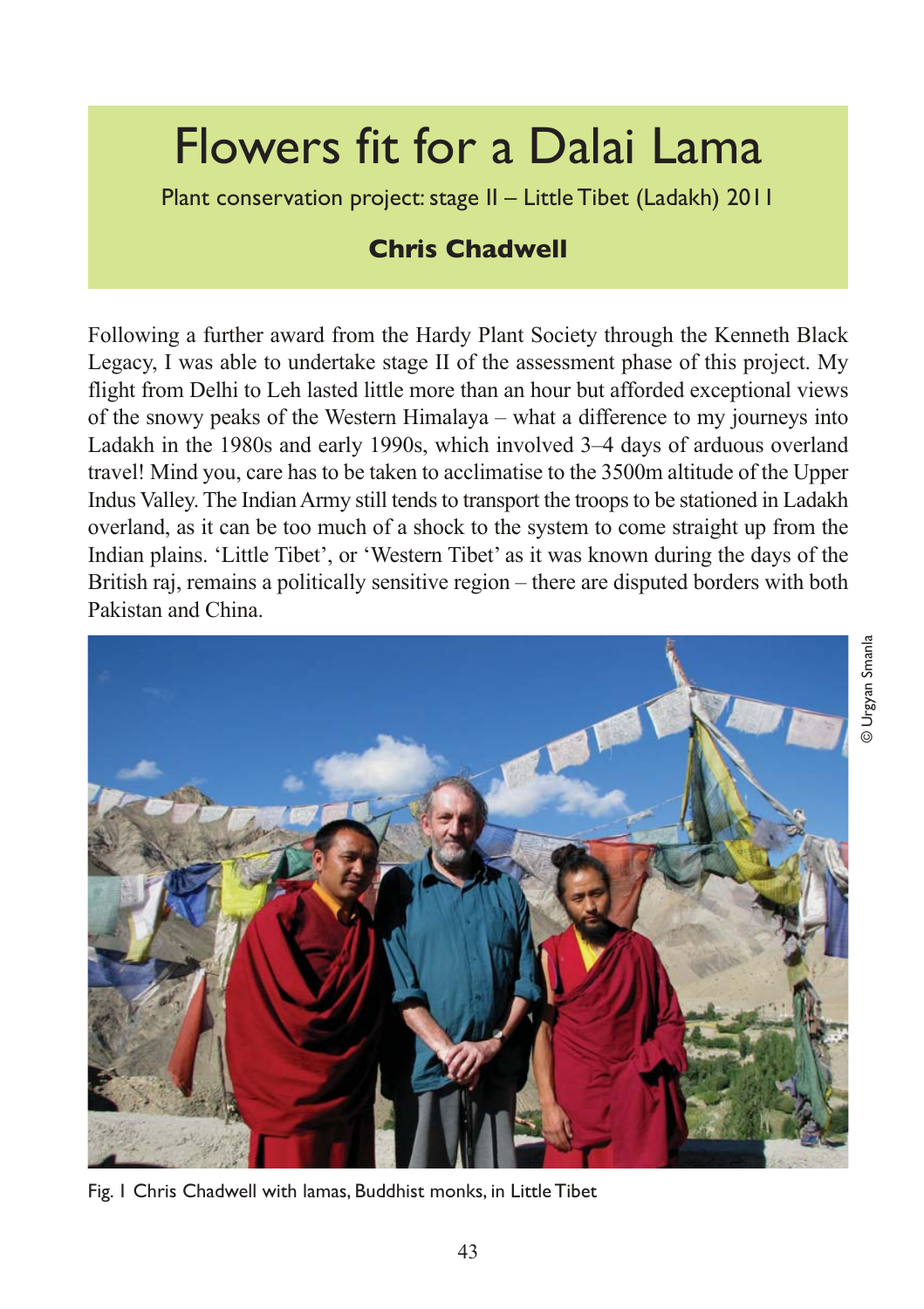### **Presentation of Kohli Memorial Gold Medal on behalf of the Himalayan Plant Association**

Whilst in Leh I gave an illustrated lecture to a group of invited guests about Tsewang Smanla, a respected amchi (doctor of traditional Tibetan Medicine), afterwards presenting him with a Kohli Memorial Gold Medal in recognition of his significant contribution to the study of Himalayan flora. Ladakhi amchis learn their skills from their fathers, often practising in isolated valleys; there was thus much potential for misidentification of the 200–300 plant species used in their herbal formulations, and consequently incorrect medical practice, handed down generation after generation. While employed by the Leh Nutrition Project (funded through Save The Children) and subsequently on behalf of the Yuthog Foundation, Tsewang made contact with amchis all over Ladakh and toured villages to activate a record-keeping system; supplied rare medicines which are no longer easily available to village amchis; established a collection of Ladakhi herbal plants to facilitate identification seminars; organised seminars with prominent guest speakers from Dharamsala and other centres of Tibetan medicine; coauthored *A Tibetan Guide to Health: Diet and Nutrition in Ladakh according to the Amchi system of Medicine*; and trained young men from remote villages.

In the 1980s I provided scientific identifications for hundreds of pressed (herbarium) specimens of Ladakhi plants of known medicinal use, collected during treks led by Tsewang. I met him in the UK some years later, when I arranged for him to give a fundraising talk about Tibetan Medicine after escorting him around the Royal Botanic Garden, Kew.

#### **Field excursions and discussion of future projects**

My time in Ladakh provided the opportunity to review with Tsewang various plantconservation projects undertaken in the region – most with little or nothing achieved at





Fig. 2 Chris with Amchi Tsewang Smanla discussing plant identification

their end, which is sadly often the case. We were able to spend some time together during a field trip into the mountains (fig. 2) beyond Thorong La (5000+m) during which a number of possible new projects and the practicalities of future collaboration were discussed. Both of us have considerable knowledge and experience of Ladakh's flora, accumulated over a period of more than 30 years, that could be put to good use towards well-thought-out projects likely to achieve positive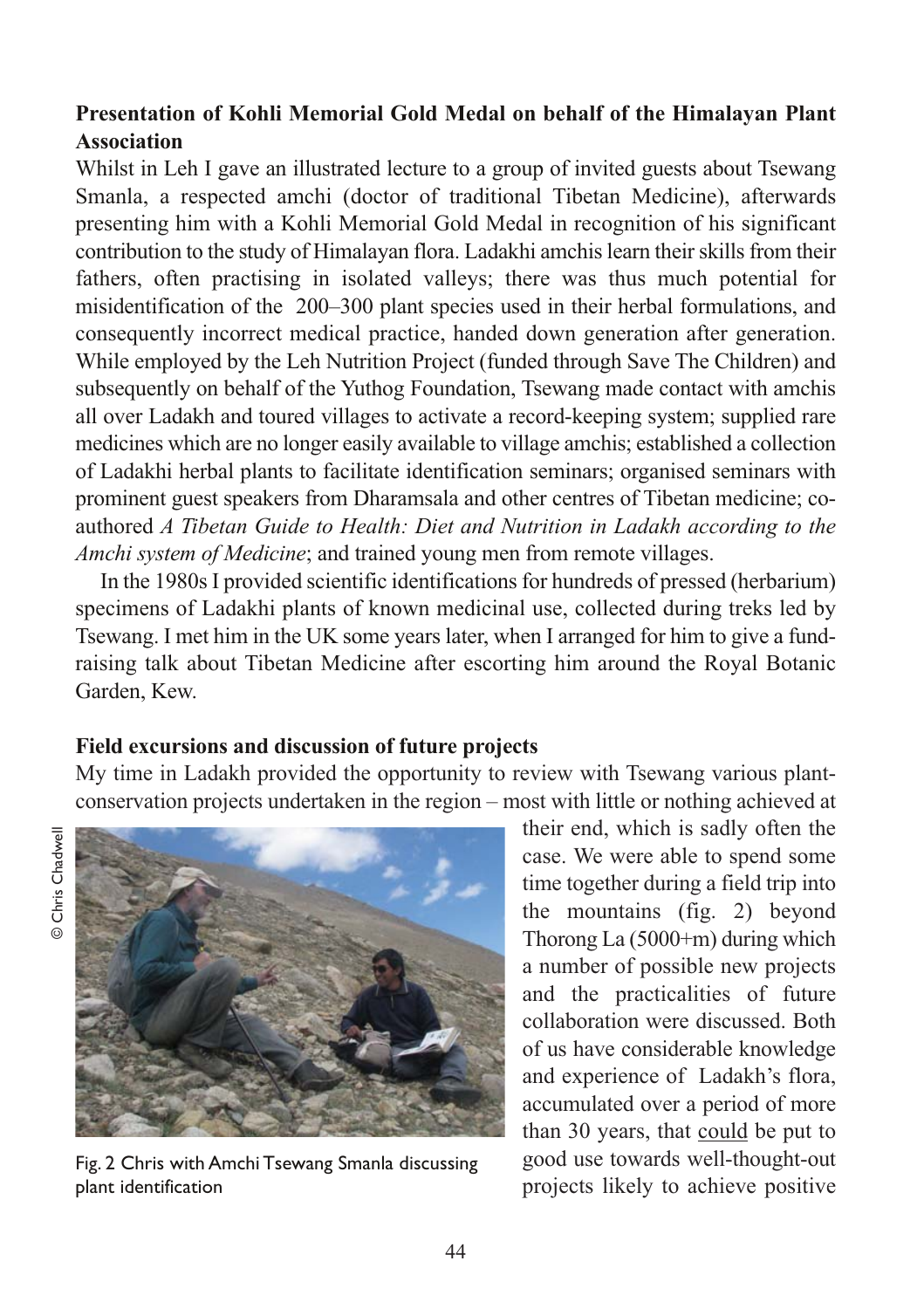results. A publication covering the medicinal plants of Ladakh is needed, which we could co-author, though it would require a great deal of time and effort.

Unfortunately, as financial support has dried up, it is more than a decade since Tsewang practised as an amchi in Ladakh or worked on the preservation and development of traditional Tibetan medicine: he now runs a guest-house to support his family – what a waste! Hopefully, the Kohli award might inspire him to return to his teaching role, at least on a part-time basis – though this also requires funding.

#### **Lecture at Lonpo House, Leh Palace**

Dr Sonam Wangchok of the Himalayan Cultural Heritage Foundation (HCHF) arranged for me to give a digital presentation, *Flowers and Birds of Ladakh*, to an audience of Western tourists, volunteers working for NGO projects, and a group of trainee amchis. As a lecture venue Lonpo House takes some beating – a side room of a medieval palace overlooking the Indus flood-plain! As well as informing and entertaining those who were able to attend, this proved worthwhile as some of the audience got in touch subsequently, resulting in direct contact with established NGO organisations who have worked in the region for decades. Their experience, expertise and contacts are enabling me to make a better assessment of the feasibility of the activities I would like to see undertaken in Ladakh.



Fig. 3 A Village of irrigated fields – an oasis in a high-altitude desert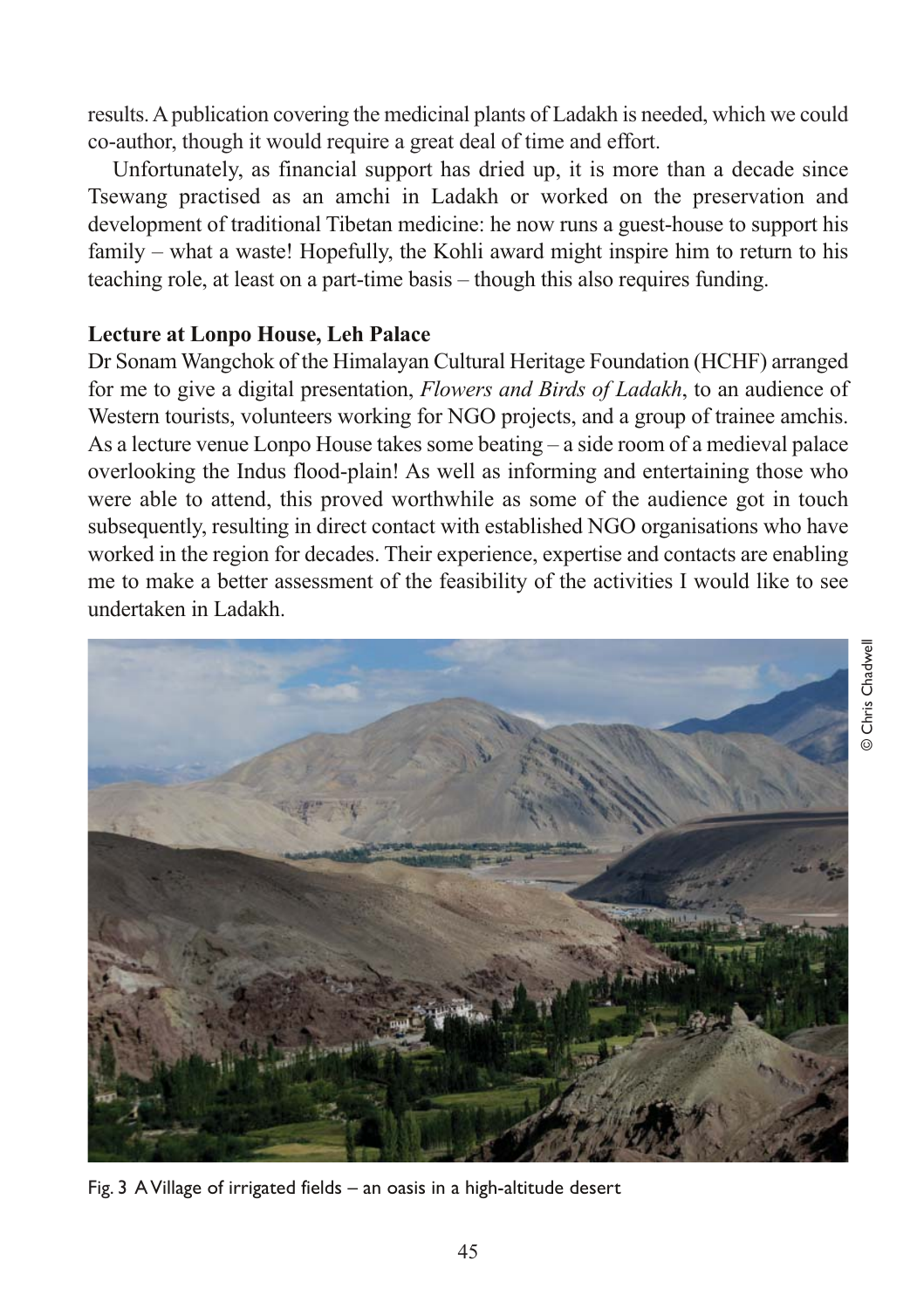

Fig. 4 Sea Buckthorn

#### **Growing Tibetan Medicinal Plants in Ladakh**

One of the objectives of Stage II of the project was to inspect trial grounds and nurseries reputedly growing Ladakhi plants which are used in Tibetan Medicine. From what I could observe, only a small number of easy-to-grow, non-native species are being widely grown in Ladakh e.g. 'Manu' (*Inula racemosa*) and 'Kuth' (*Saussurea lappa*). Most projects set up to save 'Rare and Endangered Medicinal Species' have been overly ambitious,

expecting instant results. They have used plots of land that were unsuitable for the purpose, in some cases even without a reliable source of irrigation water, which is essential in Ladakh for successful cultivation of any crop (fig. 3), and the actual species experimented with stood minimal chance of flourishing under the demanding conditions Ladakh presents. Few, if any of them, were rare, let alone endangered or even native Ladakhi plants!

Those involved, whether Westerners flying in on brief visits, government appointees from other parts of India, Ladakhis or Tibetans, had no knowledge or experience of cultivating Himalayan plants. The claims I had heard that up to 40 species were undergoing trials in Ladakh proved inaccurate. At a walled nursery site near to Leh, I found only Sea Buckthorn (*Hippophae rhamnoides* subsp. *turkestanica*) (fig. 4) surviving – which is already commercially grown nearby to produce 'Leh Juice', a vitamin-C-rich drink. In fact the buckthorn was growing perfectly well in the wild outside the walls, along with two other species used in Tibetan Medicine. To be fair, land suitable for growing anything has always been at a premium in Ladakh. The local people are hardly likely to rush to replace familiar agricultural crops with medicinal plants on the fertile, most productive land.

A fresh, more thoughtful, long-term approach is required. Initially there should be small-scale trials of a selection of native Ladakhi species, which stand the maximum chance of being able to be grown at all. I am in a position to advise as to the most suitable plants. The trials should take place in protected sites in existing vegetable plots, flower-beds, borders or sheltered fields; containers could also be used. There are a number of suitable locations in Leh itself and in villages no more than 3 hours' drive away from the capital. Only then, using the most promising species, should larger-scale production be attempted. All this will require sustained effort over many years.

Furthermore, even if these plants can be grown successfully, one must check that traditional doctors would be willing to substitute such cultivated specimens for wildcollected material. When working as a consultant to The Royal Government of Bhutan on *The Cultivation of Medicinal Plants for Traditional Medicine Project*, I discovered that the Director of The National Institute of Traditional Medicine assumed each species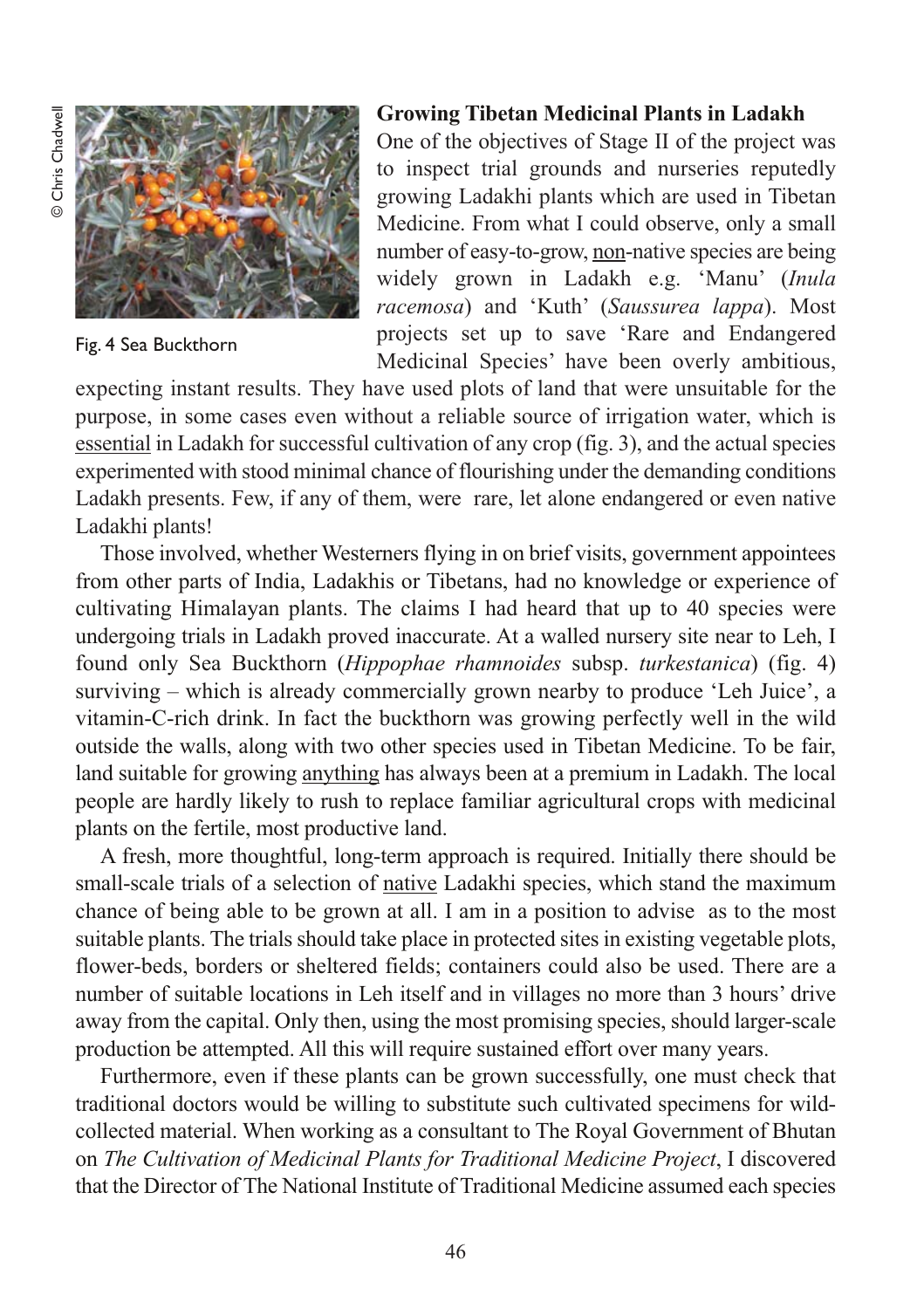would be (magically) grown in exactly the same places it had been previously collected from; if not, they would not be used. And there is sound reasoning behind this demand – regardless of the practicalities of setting up mini-nurseries in widely differing habitats– since the medieval texts used by Tibetan doctors dictate where, when and how each plant should be harvested and dried. Changing any of these factors in any way could well alter the chemical make-up and active ingredients within the plants.

#### **Some of the best Tibetan hardy plants to try from seed**

'Intelligent anticipation is as useful in horticulture as in other human activities. To forecast the best new plants, before you have seen them flowering in this country, from the garden point of view, is not easy'. So wrote the famous plant hunter Kingdon Ward, when he thought readers of a horticultural journal would like to hear his opinions as to the merits of a personal selection of introductions from his 1933 expedition to Tibet. He thought others might have chosen a different dozen, but he was certain that there was nothing wrong with those he preferred, 'So long as they grow as nicely [in gardens here] as I have seen them growing on the wind-swept roof of the world'. His collections provoked widely differing reactions. One received high praise from a leading grower, albeit not for the characteristic which Kingdon Ward felt made it outstanding, whilst others threatened to dig it up and throw it at his head with the words: "Take the …. thing back to Tibet, where you got it!"

I think it worthwhile to select my own favourites from amongst the seed I was able to collect alongside the project activities during my expedition in Little Tibet last year. Some of the seed collected was allocated to the HPS, initially sent to specialist groups and members known to have expertise with seed-sowing. But you can all look out for any surplus CC (Chris Chadwell) seed offered within the HPS Seed Exchange in the years to come:

## **West Himalayan blue-poppy –** *Meconopsis aculeata* **CC 7168**

Spikes of many flowers varying in colour from greyish steel blue to darker or purplish-blues and even pink and red. Prickly stems 30–60cm. Amongst boulders.

**Regel's geranium –** *Geranium regelii* **CC 7184** Bluish flowers – a miniature version of widely-grown *Geranium himalayense*.



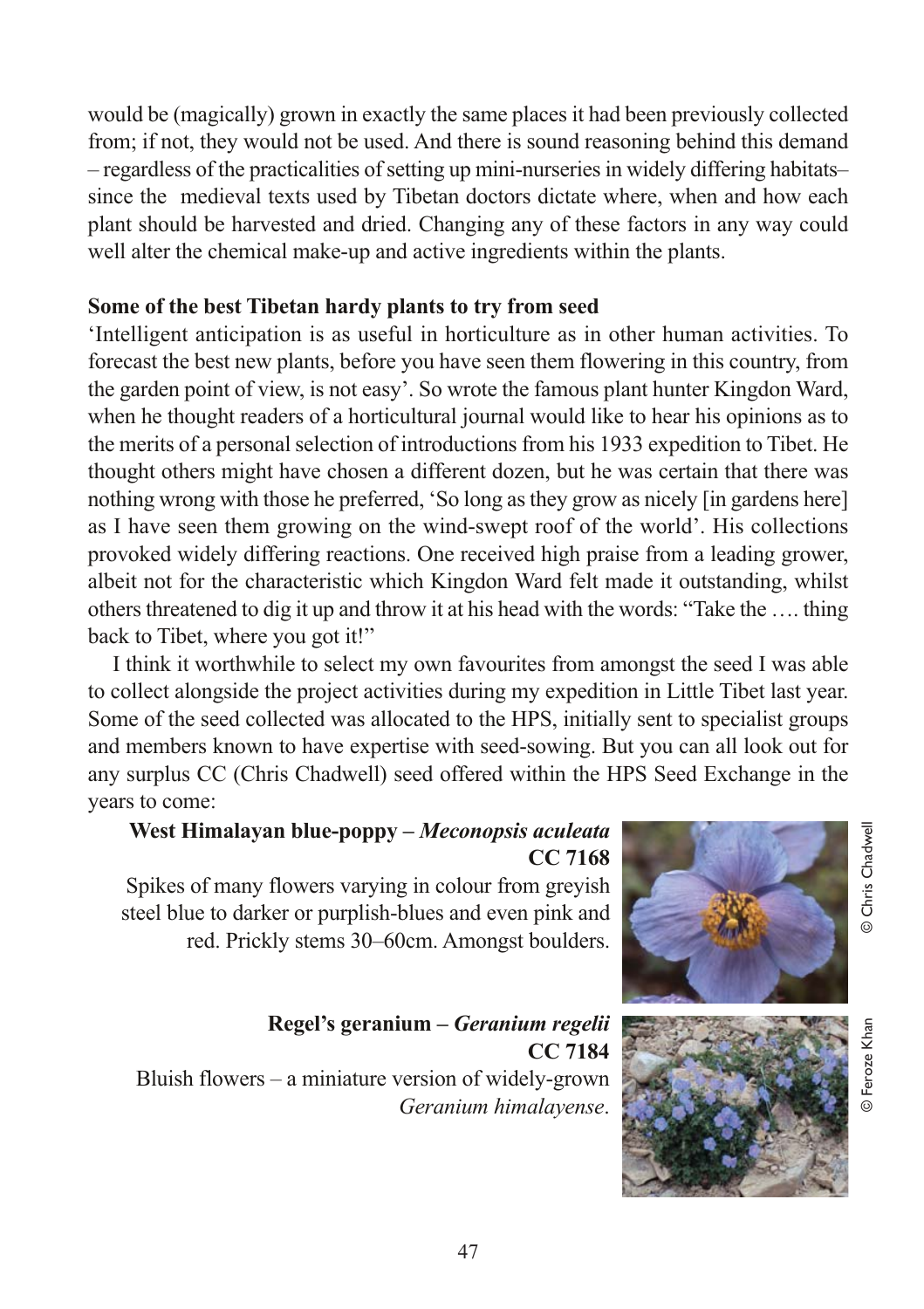

**Tibetan iris —** *Iris lactea* **CC 7174**

Pale mauve to milky-blue flowers. Stems 15–30cm. Edge of irrigation channels and fields.



**Tibetan larkspur —** *Delphinium brunonianum* **CC 7216** Dense clusters of large woolly-haired blue to purple

#### **Fragrant columbine —***Aquilegia fragrans* **CC 7152**

flowers. Stony slopes and screes.

Flowers white or cream-coloured, sweet-scented. Stems 40–80cm. Shrubberies.

© Chris Chadwell



**Tibetan tamarisk —** *Myricaria elegans* **CC 7130** Erect shrub with many long lateral spikes of white or pinkish-tinged flowers. Stony slopes.



## **Ladakh clematis -** *Clematis ladakhiana* **CC 7134**

Golden-yellow flowers, spotted brown – this form with reddish inner petals. Pinnate foliage with narrow, longpointed leaflets. Scrambling over rocks and vegetation.